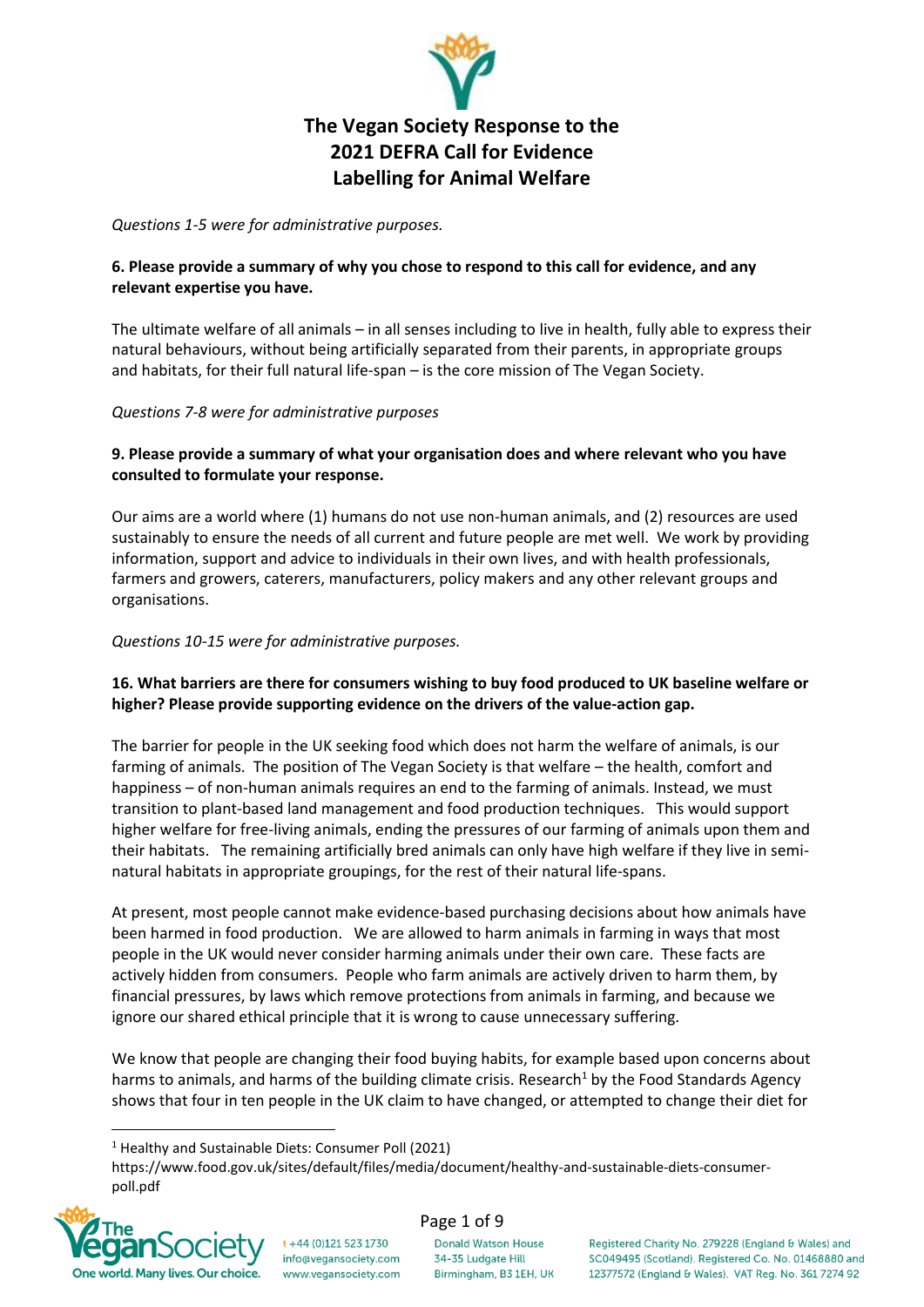

environmental reasons since the start of the COVID19 pandemic in winter 2019-20.

As people have learned more about the reality of our current food production systems, a quarter<sup>2</sup> of people in the UK now choose more sustainable, lower meat 'flexitarian' diets.

The EU's only mandatory 'Method of Production food labelling scheme (introduced in 2004) requires all egg cartons to say if the chickens who laid the eggs are caged, barn or free range. The UK caged chicken egg industry has since shrunk significantly<sup>3</sup>. Transparent labelling empowers people who are opposed to caging of chickens, to stop supporting those practices.

Food producers must no longer be allowed to mislead us. Labelling is key, but marketing images can also obscure the facts. We must stop showing animals grazing on pasture to promote food made from or by animals farmed intensively or indoors.

#### **Please provide any evidence you have on the impact and effectiveness of existing assurance schemes or labelling regulations (domestic and international).**

Launched in 1990, The Vegan Trademark<sup>4</sup> independently assesses that no animals have been used in producing a food or other product. Producers in 79 countries recognise how important this is to people, and collectively pay for over 56,000 products to be registered for The Vegan Trademark.

In The Vegan Society's independently commissioned research (February 2021), we found that 94% of shoppers who purchase vegan-friendly food and drink products (including vegans and non-vegans) actively seek out third-party vegan certification logos, such as The Vegan Trademark. (Nearly 90% showed similar purchase behaviour towards vegan healthcare products and vegan toiletries.) In 2021 alone The Vegan Society have registered nearly 10,000 products with The Vegan Trademark. This shows that people want businesses to back up their ethical claims, and a willingness for industry to do so.

### **17. Should the UK government reform labelling to ensure greater consistency and understanding of animal welfare information at the point of purchase?**

Yes

#### **Why?**

Our food systems need to be fully honest and fully transparent with the people who are buying their products. This is critical so that we can end the food-related public health, climate and biodiversity crises, and the hidden harms to animals in our farming systems. For example, independent investigations of the Red Tractor 'Assurance' scheme routinely find extensive harms to animals on 'Red Tractor Assured farms. As few as one in a thousand on-farm inspections conducted by Red Tractor may be 'unannounced' without prior warning to the farmer.

t +44 (0)121 523 1730

info@vegansociety.com

www.vegansociety.com

<sup>4</sup> The Vegan Trademark https://www.vegansociety.com/the-vegan-trademark



#### Page 2 of 9

**Donald Watson House** 34-35 Ludgate Hill Birmingham, B3 1EH, UK

<sup>&</sup>lt;sup>2</sup> What is making flexitarians in the US and UK shift towards a meatless diet? (2021)

https://yougov.co.uk/topics/food/articles-reports/2021/05/31/what-making-flexitarians-us-and-uk-shifttowards-m

<sup>3</sup> UK egg statistics https://www.gov.uk/government/statistics/egg-statistics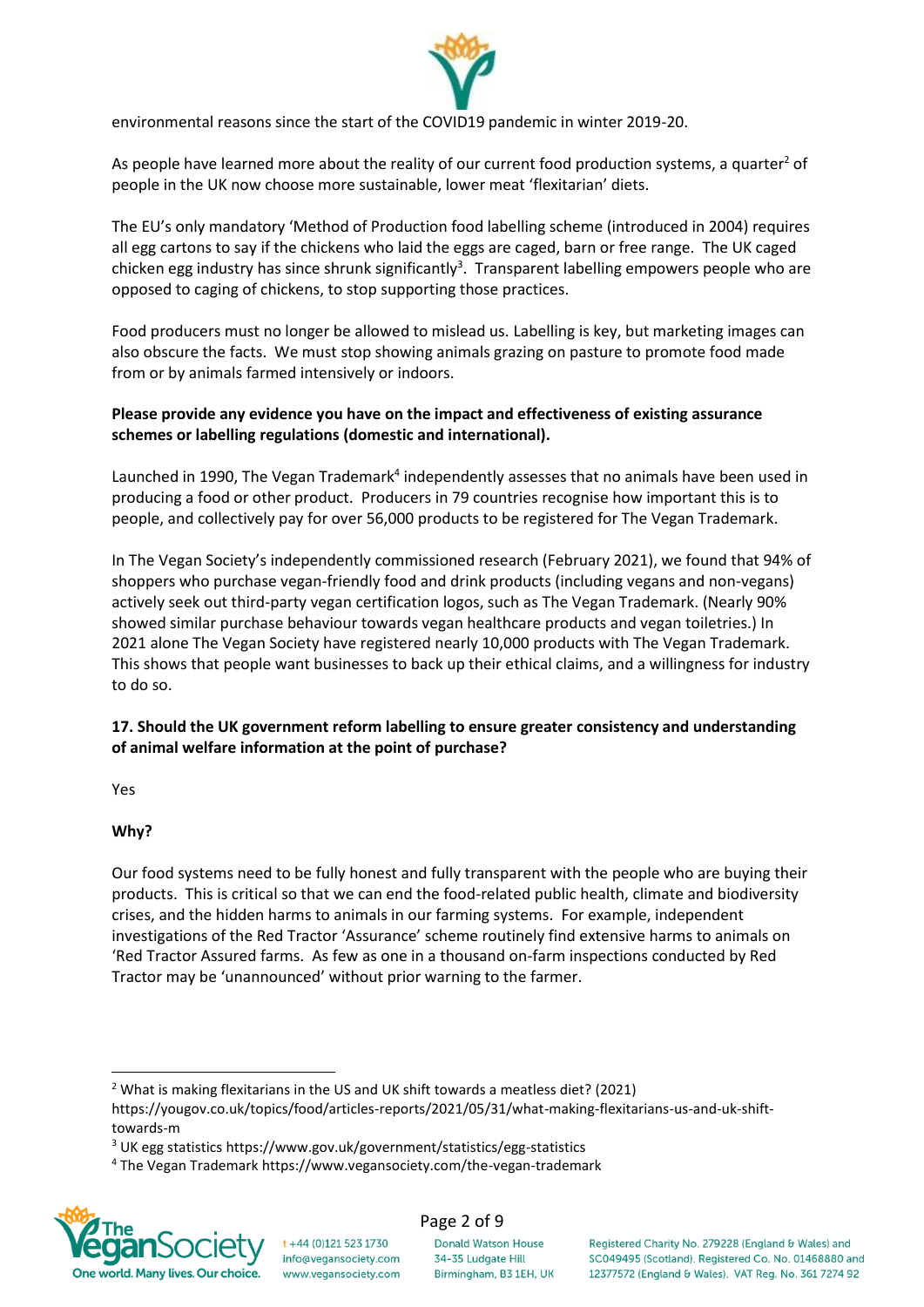

#### **18. How could a set of welfare standards, defining different levels of welfare for an animal, be developed based on inputs? What are the key considerations?**

The base standard for welfare must be that every individual lives in as close to possible their natural habitats, able to express all of their natural behaviours, in appropriate groups including staying with their parents for the natural length of time, for their full natural lifespans. Higher welfare might include veterinary care, as is given to free-living animals by some vets.

#### **19. How could welfare outcomes be incorporated into a set of welfare standards that can then be used for a label?**

There are three fundamental levels: 1) Welfare denied, as for most farmed animals; 2) Sanctuary, where previously 'domesticated' artificially bred animals live out their lives in appropriate sanctuary environments. This is because we have bred out their survival traits which they would need to live in freedom; 3) Free-living, where animals are not farmed.

#### **20. What would we need to consider if we developed a set of welfare standards that covered the whole life of the animal, including slaughter and transport, and of its parents?**

If the animal experience welfare, they and their parents will not be 'slaughtered' at all. They would only travel if it is for their individual benefit, e.g. for veterinary care.

#### **21. Should the UK government update the welfare standards set out in the existing marketing standards for unprocessed poultrymeat and shell eggs? If so, how?**

Farming and eating animals, and things taken from them, is utterly inconsistent with the welfare of that animal, who desired to live freely.

#### *Questions 22-23 was N/A.*

#### **24. Which type of labelling could be most effective at** e**nsuring UK baseline and higher welfare products are accessible, available, and affordable so that it is easy for consumers to choose food products that align with their values?**

Mandatory

#### **Why?**

People need to know that the only way to ensure the welfare of animals is to stop farming them. Therefore, mandatory labelling which accurately and transparently reveals the harms to any animals used in their production will meet all three goals. Farmers must be involved in developing labelling, so that they will embrace it, and the transition to plant-based farming and food systems.

#### **25. To what extent do you support the principle of mandatory labelling to identify when imported meat, eggs and milk do not meet baseline UK welfare regulations?**

Strongly support

**Why?**



**Donald Watson House** 34-35 Ludgate Hill Birmingham, B3 1EH, UK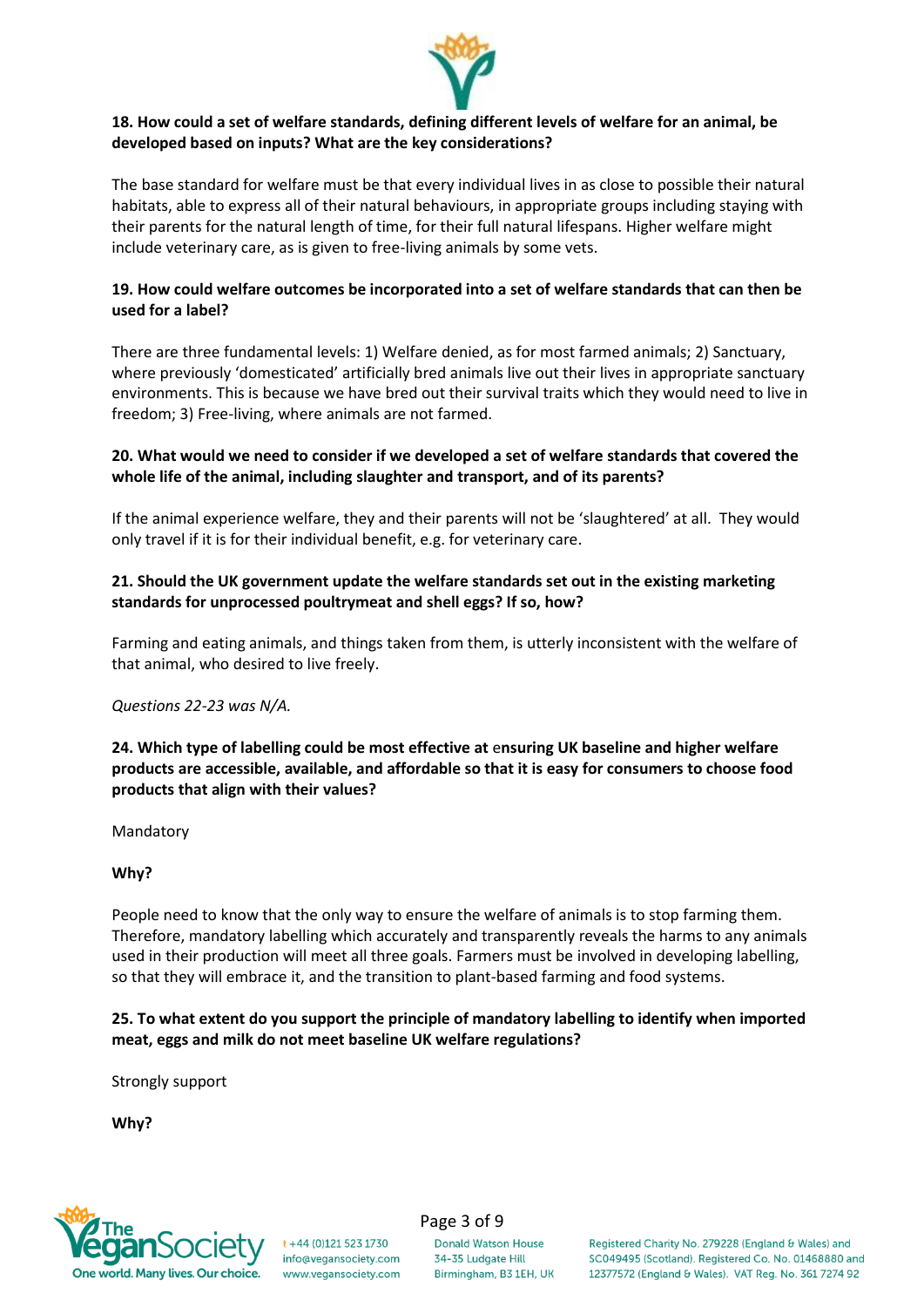

There must be accurate and transparent labelling for the entire global food system, to reveal the harms to animals involved.

#### **26. What business decisions would farmers and food businesses be likely to take in response to the introduction of mandatory labelling for animal welfare?**

They will start the vital transition towards plant-based farming and foods, once they have to accurately and transparently reveal the harms to animals in their previous working methods.

#### **27. How would these business decisions affect the accessibility, availability, and affordability of UK baseline and higher welfare products?**

By making plant-based food and farming the default, food systems which do not involve actively harming the welfare of animals will become accessible, available and affordable almost everyone.

#### **28. How would these business decisions differ if regulations introduced were only voluntary but with welfare standards defined in law?**

This would only slow the necessary transition to plant-based food and farming, causing continued harm to animals in farming, to public health, to the people most vulnerable to climate change, and to free-living animals and their habitats.

#### **29. Which of the following label formats do you think is most effective?**

Option 2. Labels indicating both tiers and descriptions of the method of production [(Etiquette Bien-Être Animal, Haltungsform, CIWF Italia/Legambiente labelling proposal)?]

#### **30. For those labels with tiering, which of the following do you think is most effective?**

Option 1. Etiquette Bien-Être (graded colours, grade A-E, comparative descriptions – for example 'good', 'quite good', 'standard')

#### **31. For those labels with descriptions of the method of production, which of the following do you think are most effective?**

Option 1. Labels with both a written and pictorial description [(Etiquette Bien-Être, CIWF Italia / Legambiente proposal)?]

#### **32. Overall, which of the five labels do you think is most effective?** Etiquette Bien-Être Animal

#### **Why?**

This allows for the necessary basic levels, which might take the following form:

(1) **Welfare denied** – e.g. this product contains meat, and thus animals have been slaughtered; this product contains animal products where the animals themselves and/or their parents or siblings are slaughtered (e.g. eggs);

(2) **Sanctuar**y – these animals are living as naturally as possible, with no slaughter of any kind e.g. chickens and roosters free-ranging, but the chickens eggs are collected and sold;

(3) **No animals were used** in any stage of producing this food, although free-living animal were in the habitats where it was grown.



 $t + 44 (0)121 523 1730$ info@vegansociety.com www.vegansociety.com Page 4 of 9

**Donald Watson House** 34-35 Ludgate Hill Birmingham, B3 1EH, UK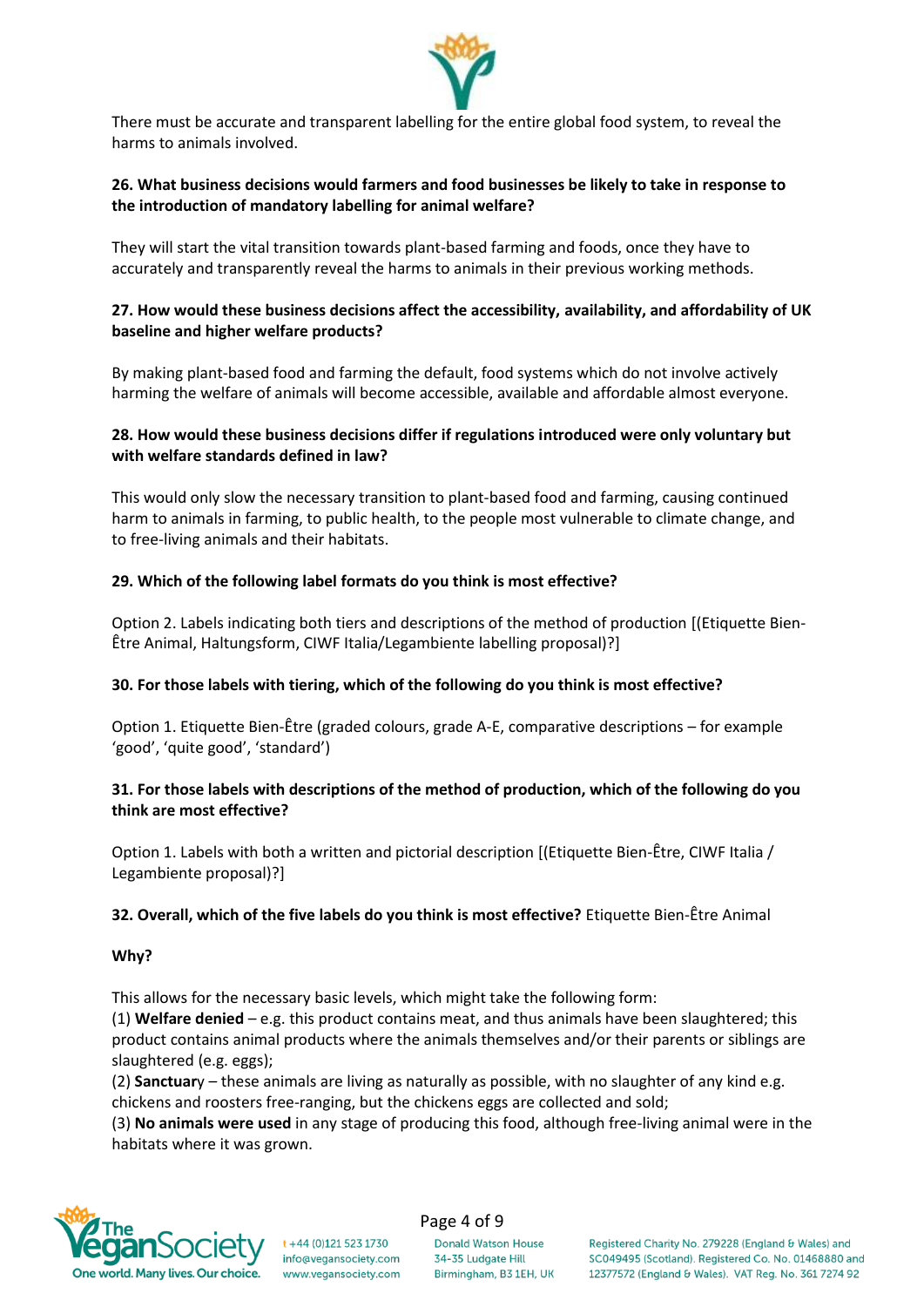

#### **33. Please can you tell us your views on any domestic or international labels that indicates animal welfare.**

The EU's only mandatory 'Method of Production food labelling scheme (introduced in 2004) requires all egg cartons to say if the chickens who laid the eggs are caged, barn or free range. The UK caged chicken egg industry has since shrunk significantly (UK egg statistics

https://www.gov.uk/government/statistics/egg-statistics). Transparent labelling empowers people who are opposed to caging of chickens, to stop supporting those practices.

*Question 34 was N/A.*

#### **35. What would the impact be if current mandatory labelling was expanded to indicate the welfare of all unprocessed meat, eggs, and milk, whether imported or domestically produced?**

Mandatory accurate and transparent labelling about all aspects of food production – including the use of animals, and impacts on public health, climate change, free-living animals and the natural environment – should be universal. We emphasise that 'meat, eggs and milk' don't have welfare: animals have welfare.

*Question 36 was N/A.*

#### **37. To what extent might any negative impacts of labelling changes be reduced, and how?**

Government at every level must show consistent leadership, to enact and support the transition to plant-based farming and food systems for land managers, manufacturers, distributers, retailers and the people eating the food. This support must include direct financial support to move over to the protein in our food being nutritious, sustainable plant proteins.

#### **38. In Q35 we asked what the impacts would be of introducing mandatory labelling to indicate the welfare of all imported and domestically produced unprocessed meat, eggs, and milk. How would the impact differ if the scope of the labelling was expanded to cover prepacked processed products which are minimally processed with meat, egg, or milk as the major ingredient?**

There should be no exceptions. Universal mandatory labelling is necessary to help the food industry rapidly make the necessary changes to end the crises in animal suffering, public health, and environment including climate and biodiversity.

#### **39. Compared to Q38, how would the impact differ if the scope of the labelling was expanded to cover pre-packed processed products which contain meat, milk and/or eggs as primary ingredients?**

Answer as above.

**40. Compared to Q38, how would the impact differ if the scope of the labelling was expanded to cover pre-packed processed products which contain meat, milk and/or eggs as secondary ingredients?**

Answer as above.



 $t + 44$  (0)121 523 1730 info@vegansociety.com www.vegansociety.com Page 5 of 9

**Donald Watson House** 34-35 Ludgate Hill Birmingham, B3 1EH, UK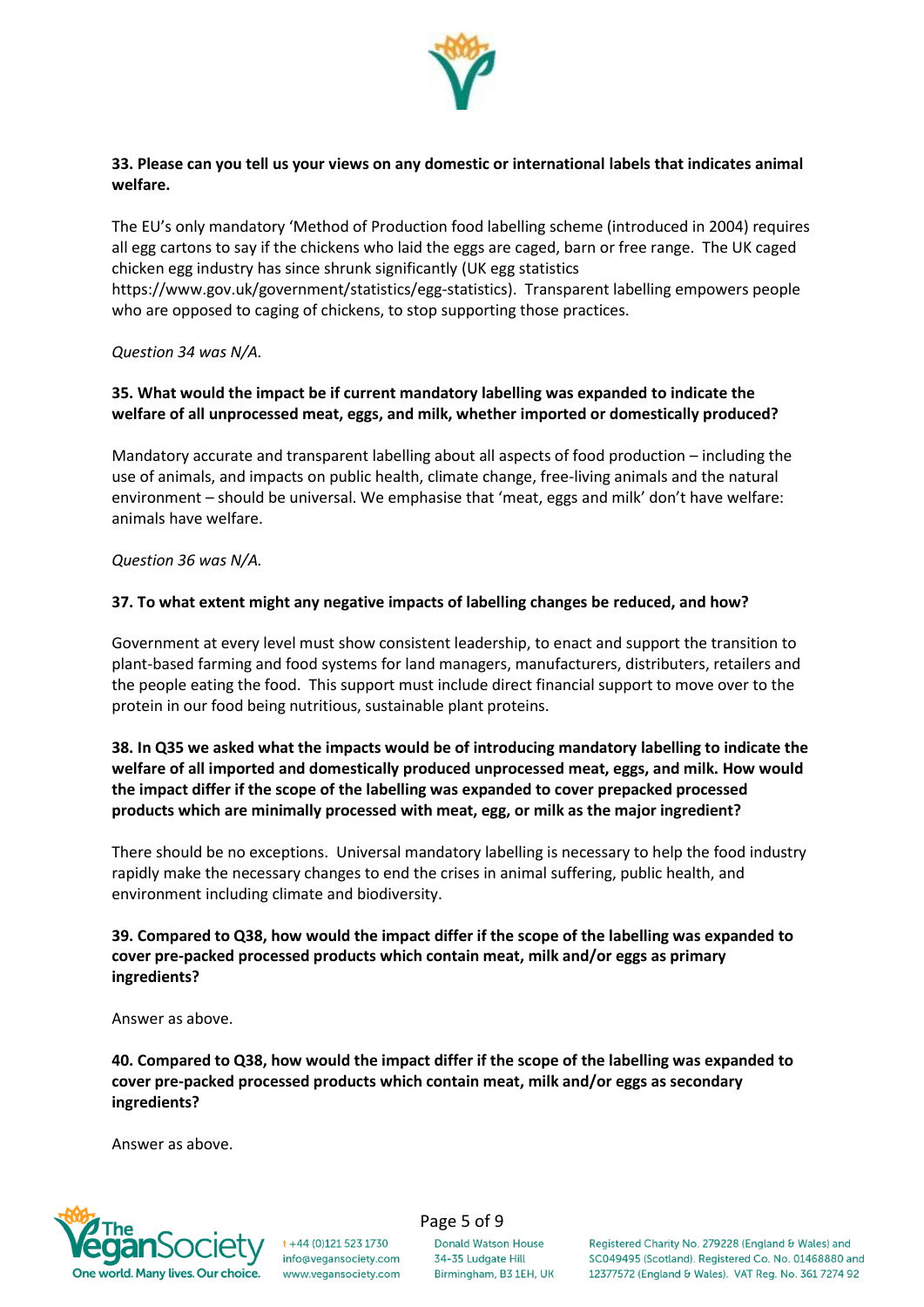

#### **41. To what extent could these supply chain impacts be reduced if:**

The 'welfare' label must show the experiences of the least protected animals used.

#### **42. Are there other ways that these supply chain impacts could be reduced? How?**

Government investment in transitional funding for everyone from farm to table is necessary, so that we can move rapidly to sustainable, health plant-based food systems and plant proteins.

#### **43. When eating out, what barriers do consumers face choosing food that aligns with their values on animal welfare? How can these be overcome?**

Retail caterers must accurately and transparently receive and transmit the full information about how their ingredients are produced, in terms of use of animals as well as public health and environmental harms. Fully plant-based and vegan-friendly food products are the most straightforward way to align food with our widely shared belief that it is wrong to cause suffering unnecessarily. The Vegan Trademark is one such labelling scheme.

#### **44. What barriers do mass caterers face in providing welfare information and higher welfare options to consumers? How can these be overcome?**

We perceive major barriers to be (1) The current lack of accurate, transparent information about how ingredients are produced and the harm to animals, public health and environment we are causing on that production system; (2) The lack of mandatory labelling rules requiring universal declaration of the harms to animals, public health and environment in all forms of food production and retail; (3) The lack of accurate education of people in the UK about the harmful realities of our current food production systems – including organisations in the food system being allowed to actively share misinformation and conceal the truth, such as the AHDB 'We Eat Balanced' campaign; (4) The lack of Government investment at every level of the healthy, sustainable plant-based food and plant protein farming and food system which we need to achieve our goals for ending harms to animals, public health and environment.

Universal mandatory labelling of harms in food production, coupled with accurate education, proper regulation of promotion and marketing of food, and Government investment in plant-based food systems can help overcome all these barriers.

#### **45. Which of the following options do you think could be suitable for indicating welfare standards within the catering sector?**

Option 1. Mandatory labelling of the welfare standard at the point of sale, for example: on the menu

#### **Why?**

Universal mandatory labelling is necessary to help the food industry rapidly make the necessary changes to end the crises in animal suffering, public health, and environment including climate and biodiversity.



 $t + 44$  (0)121 523 1730 info@vegansociety.com www.vegansociety.com

#### Page 6 of 9

**Donald Watson House** 34-35 Ludgate Hill Birmingham, B3 1EH, UK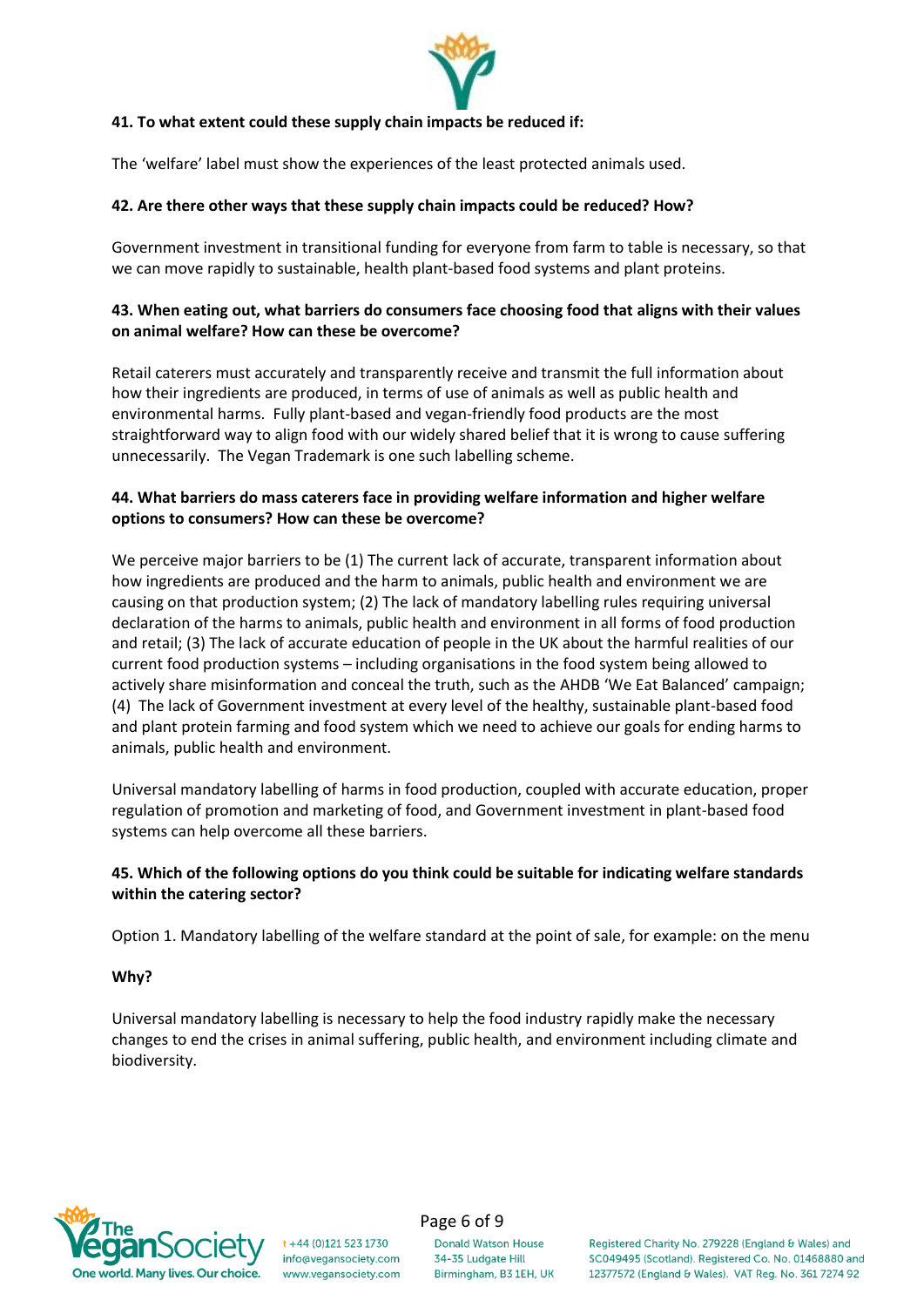

**46. In Question 35, we asked what the impacts would be of introducing mandatory labelling to indicate the welfare standards of all imported and domestically produced unprocessed meat, eggs, and milk. How would the impacts differ if the catering sector were required to disclose the welfare standards of meat, milk and eggs purchased?**

Universal mandatory labelling is necessary to help the food industry rapidly make the necessary changes to end the crises in animal suffering, public health, and environment including climate and biodiversity.

### **47. Compared to mandatory disclosure, how would the impact differ if the catering sector were required to label food containing meat, milk, and eggs as primary ingredients, for example on menus?**

Answer as above.

#### **48. What are the key considerations when designing a monitoring and enforcement regime to verify labels for animal welfare?**

Having an accurate and transparent system will reduce the challenges in monitoring and enforcement of universal mandatory food labelling for ending harms to animals, public health, climate and environment. The system should include explicit 'whistle-blowing' protections, so that anyone animals being harmed in farming can be confident that the animals will be taken into protective sanctuary.

If the labelling on animal use took the following form, there would be no ambiguity about what kinds of deprivation of freedoms of animals in farming we as a society will continue to tolerate:

(1) **Welfare denied** – e.g. this product contains meat, and thus animals have been slaughtered; this product contains animal products where the animals themselves and/or their parents or siblings are slaughtered (e.g. eggs);

(2) **Sanctuary** – these animals are living as naturally as possible, with no slaughter of any kind e.g. chickens and roosters free-ranging, but the chickens eggs are collected and sold;

(3) **No animals were used** in any stage of producing this food, although free-living animal were in the habitats where it was grown.

*Question 49 was N/A.*

### **50. What role could UK farm assurance schemes play in verifying a label indicating welfare standards?**

Only if the schemes switch over to sanctuary standards – animals are living as naturally as possible, with no slaughter of any kind – and plant-based methods of production, would they have a role.

#### **51. What role could accreditation play in assuring the welfare standards of imports?**

Only if the schemes switch over to sanctuary standards – animals are living as naturally as possible, with no slaughter of any kind – and plant-based methods of production, would they have a role.

*Question 52 was N/A.*

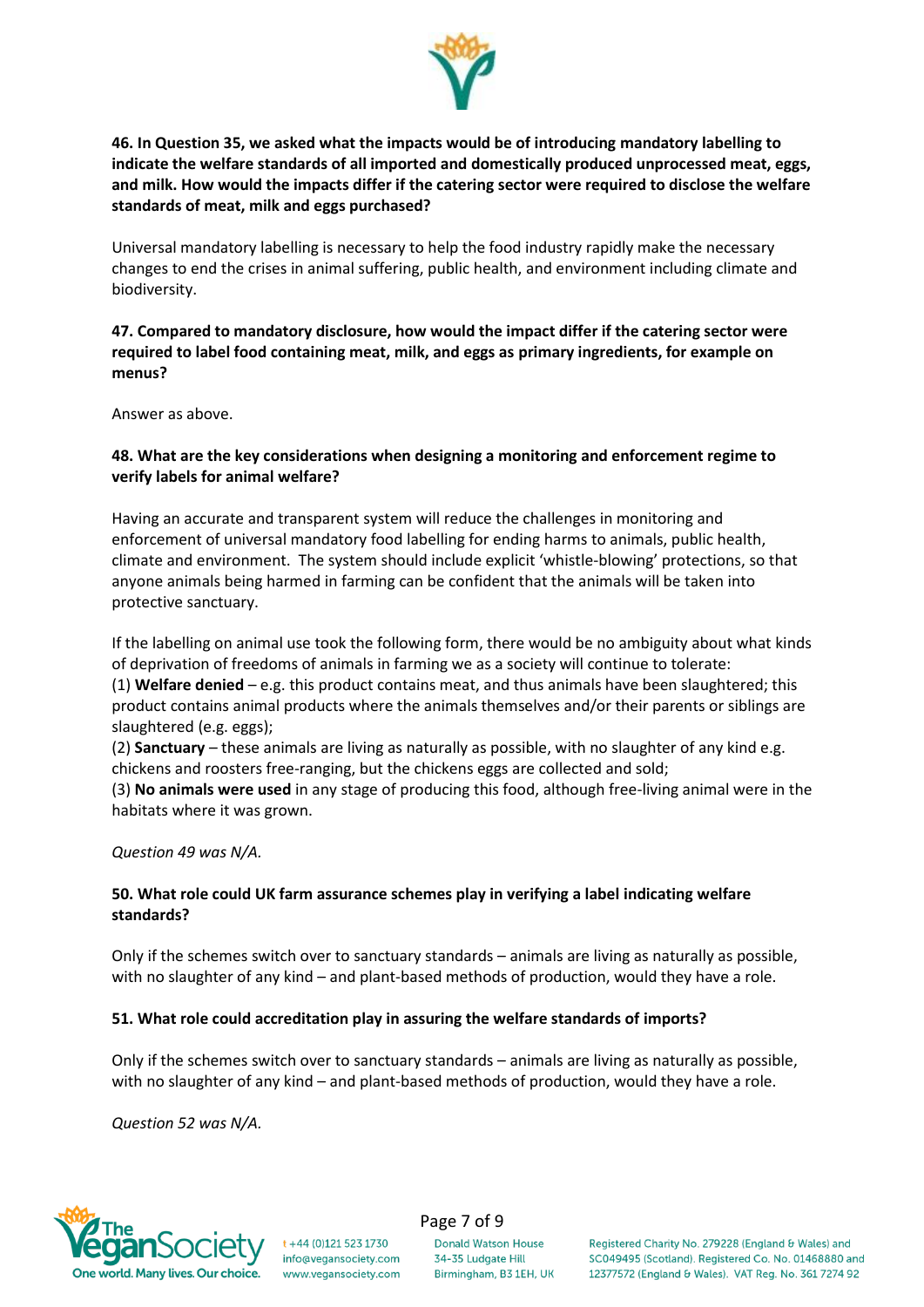

### **53. Are there any examples of product branding or imagery regarding the provenance and quality of meat, eggs, and milk that you think could be misleading?**

Misleading product branding and imagery are routine in the wholesale and particular retail of animal 'meat, eggs & milk'. The AHDB 'We Eat Balanced' multi-media long-term promotional scheme (https://weeatbalanced.com/) is a recent, large cross-sector demonstration of these intentionally deceptive practices.

The current standard marketing creates an impression of sanctuary standards – animals are living as naturally as possible, with no slaughter of any kind – which is utterly false.

**54. How could a clear and consistent, common labelling approach be best designed to consider animal welfare alongside other labels such as nutrition and eco-labelling? Please consider this from a consumer and business perspective and outline the challenges and opportunities that you see for each**

#### *Consumer perspective:*

Labelling on animal welfare should be separate from nutrition and environmental labelling. All these labels are important. People increasingly want to find healthier and more environmentally friendly foods, as well as foods free from the use of animals. Well-designed food products will be plantbased, sustainable and nutritionally balanced. However, intensive farming of animals such as chickens and fish can appear relatively environmentally and nutritionally acceptable, but completely deprives the animals of any quality of life whatsoever.

#### *Business perspective:*

All food can have environmental labelling. Having separate, mandatory environmental labelling will give businesses strong incentives to fulfil their corporate social responsibilities to end harms from e.g. climate change and ecological destruction.

Mandatory nutritional labelling gives companies incentives to bring in healthier food formulations. This means an increase in average public health, as well as meaning individuals can make their own healthier personal choices.

Mandatory, transparent labelling about how animals are harmed in the production of food will help end the worst practices. It will also move forward our collective understanding and discussions about how we want to end all suffering of animals in our farming.

#### **55. What are your views on:**

### **1) A label based on a set of production standards on-farm which include both welfare and sustainability criteria for livestock production.**

There must be separate labels that show how animals have been harmed, and how the environment has been harmed.

This would help the UK Government make progress in our legal and ethical obligations to slow and reverse the climate crisis. There is also a global crisis in harms to animals in farming, and in harms to free-living animals. The UK has a historic duty, along with other Global North countries, to be showing consistent leadership towards ending all these harmful practices.



#### t +44 (0)121 523 1730 info@vegansociety.com www.vegansociety.com

# Page 8 of 9

**Donald Watson House** 34-35 Ludgate Hill Birmingham, B3 1EH, UK